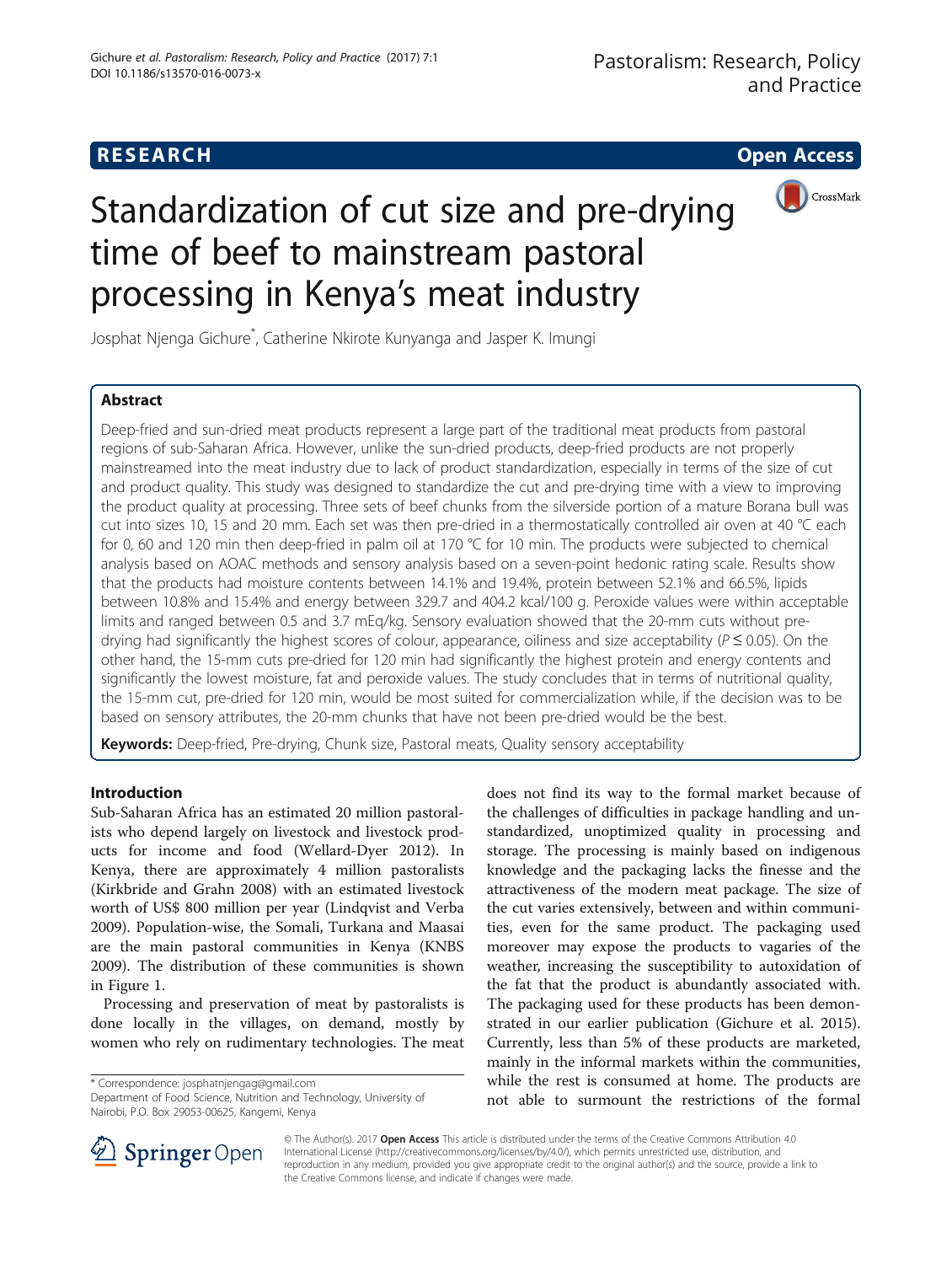<span id="page-1-0"></span>

market due to various limitations already described (Gichure et al. [2016\)](#page-6-0). In these communities, women rarely own resources, may have less education and cannot access modern infrastructure. This additionally limits their participation in the formal meat products value chain. Previous research on consumer willingness to pay for pastoral meats indicate that finely chopped meat that is tender is most preferred (Wanyoike et al. [2009\)](#page-6-0).

An earlier study reported that the most popular methods of processing and preservation in the pastoral regions of sub-Saharan Africa are deep-frying and sun-drying (Gichure et al. [2014\)](#page-6-0). These methods are considered part of traditional heritage in provision of high energy and protein diets (Lokuruka [2006\)](#page-6-0). In the past decade, studies have been conducted on optimization of the quality traits of these products, but most of the studies have been limited to sundried products. However, as earlier stated, this practice only exists in the rural areas. In sub-Saharan Africa, pastoralists cut lean meat into thin strips, which are exposed to direct sunlight for drying. Depending on the community, the stripes may be marinated, salted or even grilled during the process while drying may take up to five days (Fonkem et al. [2010](#page-6-0)). In the last two decades, solar driers are increasingly replacing sun-drying as they improve quality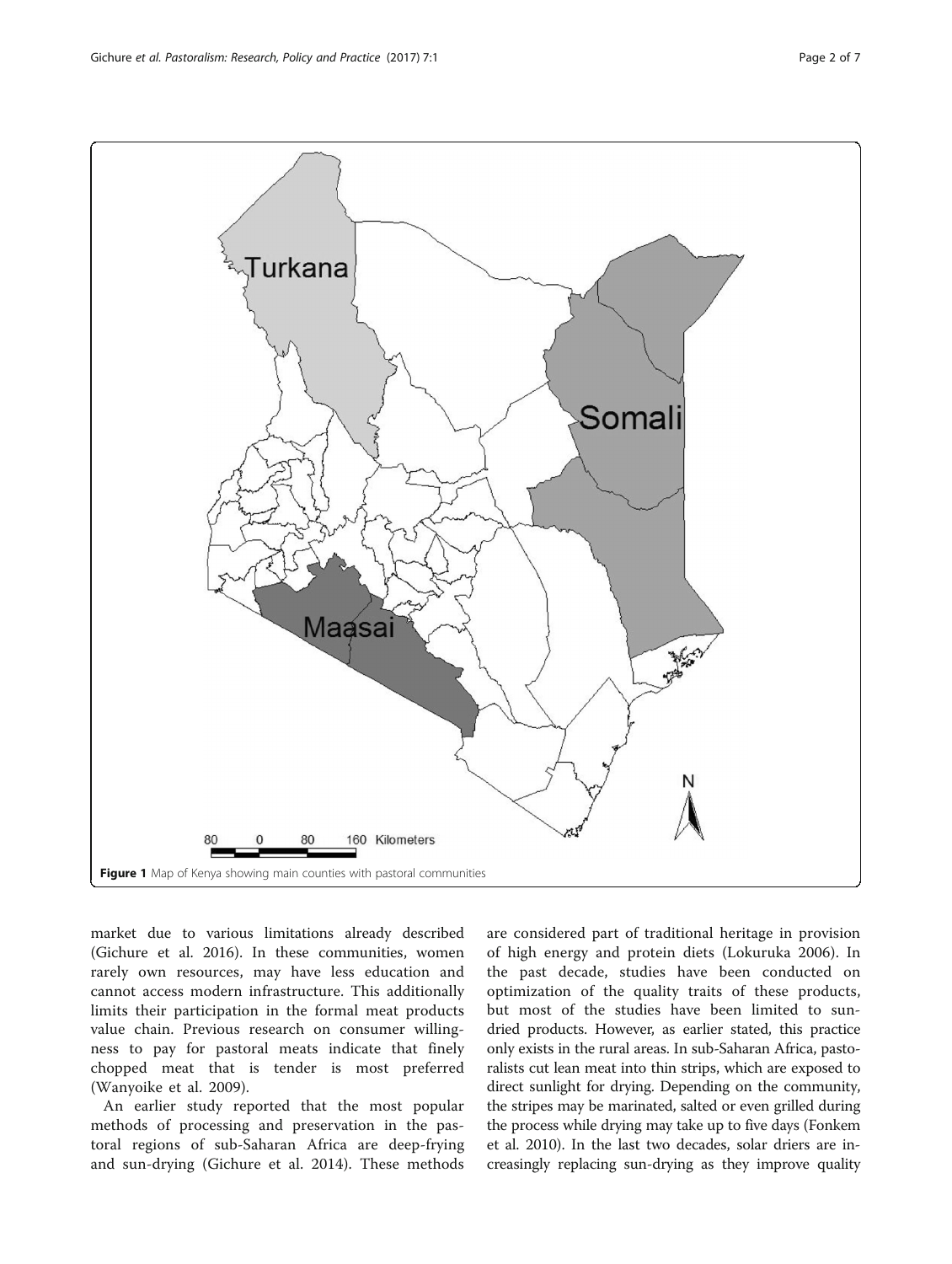and safety of dried products, in addition to significantly reducing the drying time.

Globalization and urbanization have introduced deepfried poultry and fish products with considerable success in urban centres over the recent decades. This would indicate a possible opportunity for deep-fried beef, goat and camel snacks which are traditionally processed and consumed in the rural areas of the pastoral regions, opening an opportunity for them to be mainstreamed into the commercial meat chains. This would in turn boost income generation by the pastoral communities, especially by the women who are the main processors.

Deep-frying is considered more of a cooking and dehydration process in which the frying media, the oil, attains 160 °C to 180 °C. Deep-frying involves simultaneous heat and mass transfer processes (Sosa-Morales et al. [2006](#page-6-0)). These processes result in extensive changes in product appearance and physical properties, changes which are dependent on the time-temperature and the size of meat chunks (Sosa-Morales et al. [2006](#page-6-0); Ziaiifar et al. [2008](#page-6-0)). During frying, protein are denatured, water vaporized and a crust formed on the product surface; hence, deep-fried snacks have characteristic flavour, texture, cooking effect and satiety as reported by Colmenero et al. ([2003\)](#page-6-0) and Acebron and Dopico ([2000\)](#page-6-0). The flavour, colour, texture and appearance of deep-fried meats result mainly from protein-carbohydrate interactive reactions (Dobarganes et al. [2000](#page-6-0); Choe and Min [2007](#page-6-0)). Deep-frying by pastoralists is often preceded by pre-drying in the sun to cut down on the moisture content and therefore reduce the oil damage during frying.

Animal fats have been used as frying medium for a long time by pastoralists; however, concerns by urban consumers about cholesterol levels in food and increasing demand for convenient 'snack-like' products have prompted a shift to the use of vegetable oils as frying medium (Gichure et al. [2014](#page-6-0)). In particular, there is use of saturated vegetable oils which are more thermally stable, have better heat transfer coefficient, are less susceptible to oxidation and are cheaper than unsaturated vegetable oils (Gichure et al. [2015](#page-6-0); Ziaiifar et al. [2008](#page-6-0)). From this review, the study used palm oil as the frying media to capitalize on its high saturated fatty acid content, hence better heat transfer coefficient.

Hydrolysis, oxidation and polymerization may occur during the deep-frying process, and these influence the sensory and chemical qualities of the product (Choe and Min [2007\)](#page-6-0). Hydrolysis and oxidation may cause production of free fatty acids and hydroperoxides which are unstable and may break down further into various compounds which consequently produce off-flavours, leading to a stale, rancid flavour in foods (Angelo [1992\)](#page-6-0). The residual fat in the final products increases susceptibility to oxidative and hydrolytic deterioration during storage.

This study was designed to standardize the size of cut and pre-drying time with a view to developing the most acceptable product quality with regard to physicochemical characteristics and sensory acceptability. This would enable product mainstreaming into the formal market for greater income generation by pastoral communities from their livestock production.

# **Methods**

#### Product processing

Six kilogrammes of lean steak was obtained from the silverside of a 36-month-old Borana bull, slaughtered in a local abattoir in Nairobi. The steak was divided into three chunks of approximately 2 kg each. The three chunks were each cut into approximately 10-, 15- and 20-mm cubical chunks, then laid on stainless steel perforated trays which were placed in a pre-heated thermostatically controlled cabinet dryer (Innotech, model HT 4, Ingenieursgesellschaft mbH, Germany). The three batches were then pre-dried at 40 °C for 0, 60 and 120 min. The pre-drying environment was designed to simulate the prevailing environmental atmosphere conditions in the Kenyan pastoral regions during the dry season. On average, temperatures in the dry season reach between 30 °C and 35 °C and a simple solar drier could be used to concentrate this temperature to a minimum of 40 °C.

From each batch of pre-dried chunks, three samples of approximately 500 g each were taken and deep-fried at 170 °C in palm oil using a thermostatically controlled electric fryer (Caterina, model EF101CT/109, China) until the chunks developed a red-brown colour. After deep-frying, excess oil was decanted and the meat chunks placed on a stainless steel sieve for 120 s to drain off the excess oil. The chunks were then filled into amber glass jars, which were immediately closed with airtight metallic lids. This process is as shown in Figure [2](#page-3-0).

#### Chemical analyses

Immediately after frying, a sample from each frying was taken and analysed for nutritional composition based on standard proximate techniques. On this, moisture, proteins, lipids, crude fibre, total ash and soluble carbohydrates were analysed by AOAC methods (AOAC [2005](#page-6-0)). Moisture was determined in a thermostatically controlled air oven by drying about 5 g sample accurately weighed in a porcelain crucible at 105 °C to constant weight. Soluble carbohydrates were calculated as a difference. Pearson's [\(1976\)](#page-6-0) formula was used to calculate the energy values from proteins, lipids and soluble carbohydrates using appropriate factors. Peroxide value was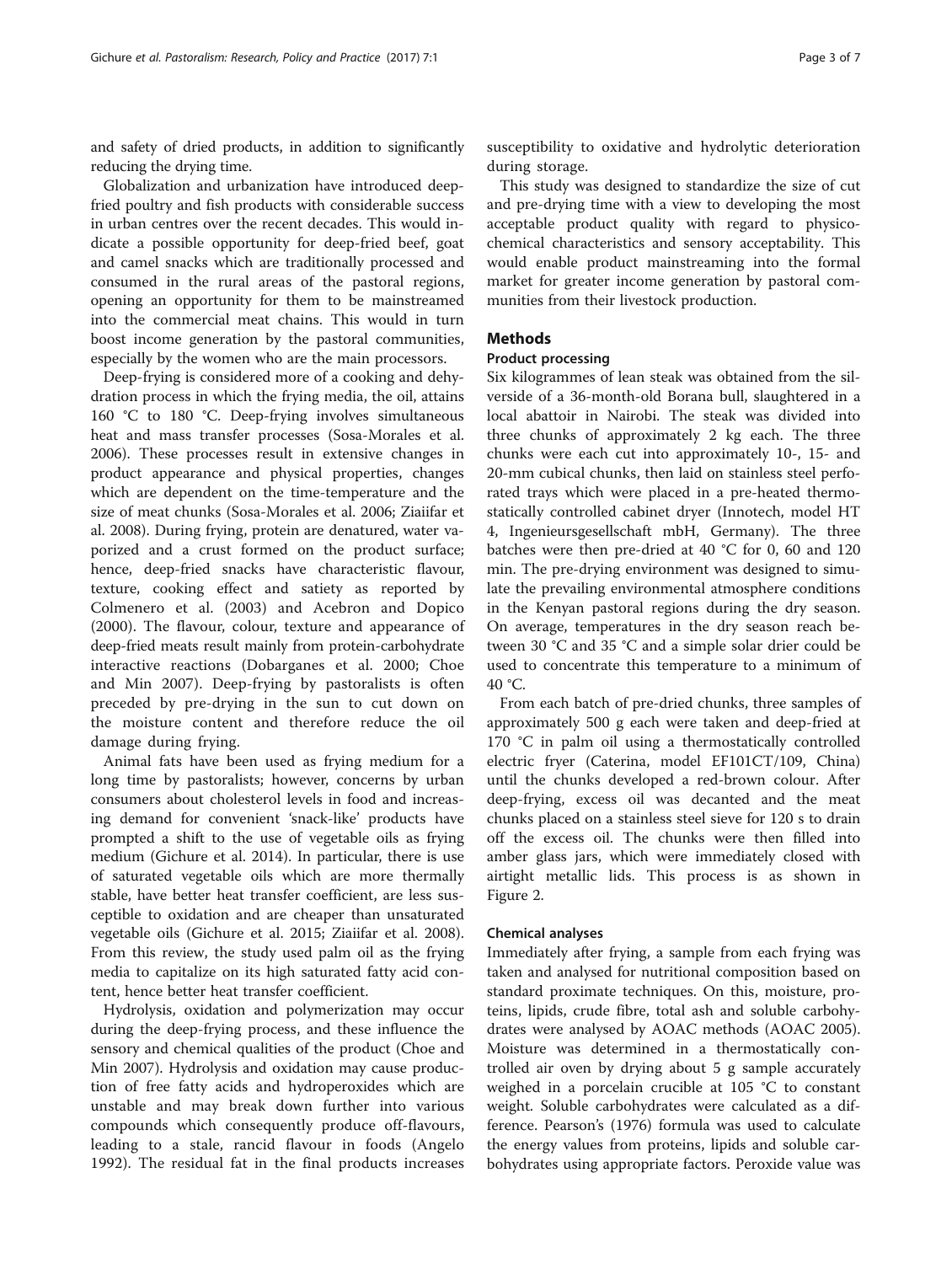<span id="page-3-0"></span>

determined using AOAC methods (AOCS [1993\)](#page-6-0) and was expressed as milliequivalents (mEq) of active oxygen per kg of product.

#### Sensory evaluation

For the final products, colour, appearance, ease of scooping, oiliness, size of chunks, aroma, taste, chewiness and overall acceptability were assessed using 11 trained panellists based on the methods of Elortondo et al. ([2007](#page-6-0)) and Etaio et al. ([2013](#page-6-0)), which are based on ISO 8587:2006 regulations. Random digits were used to code the samples for identification, and the panellists were required to evaluate all attributes for each sample before receiving the next sample. Sample order was randomized to minimize bias due to positional effects. Water was provided, and where panellists were required to taste the samples, they were asked to expectorate and rinse their mouths after each sample. The sensory evaluation room was under similar light intensity, colour, odour and texture; thus, final scores for the products are comparable to each other. The panellists were requested to evaluate the same samples in three sessions on the same day, that is, at 10:00 a.m., 12:00 p.m. and 3:00 p.m. Sample order was randomized across the sessions to minimize bias due to positional effects. After the three sensory

sessions, the sensory scores were averaged for each panellist and the means for the replicated sessions obtained. The panellists evaluated acceptability of the products based on sensory attributes using a seven-point hedonic scale where 7 was like very much, 6 was like moderately, 5 was like slightly, 4 was neither like nor dislike, 3 was dislike slightly, 2 was dislike moderately while 1 was dislike extremely. Cronbach's alpha was used to measure the internal consistency of the data collected using the Likert scale.

# Statistical analysis

This experiment was designed as a split-plot, with three separate replications. Genstat 15 (for Windows) was used for statistical analysis. Analysis of variance (ANOVA) was used to compare effects of chunk size and pre-drying time on the chemical and sensory attributes. Duncan's multiple range tests at  $P \leq 0.05$  was used to compare the least significant differences of the means.

# Results and discussion

Chemical composition of raw and pre-dried beef chunks The chemical composition of raw and pre-dried beef chunks is shown in Table [1](#page-4-0).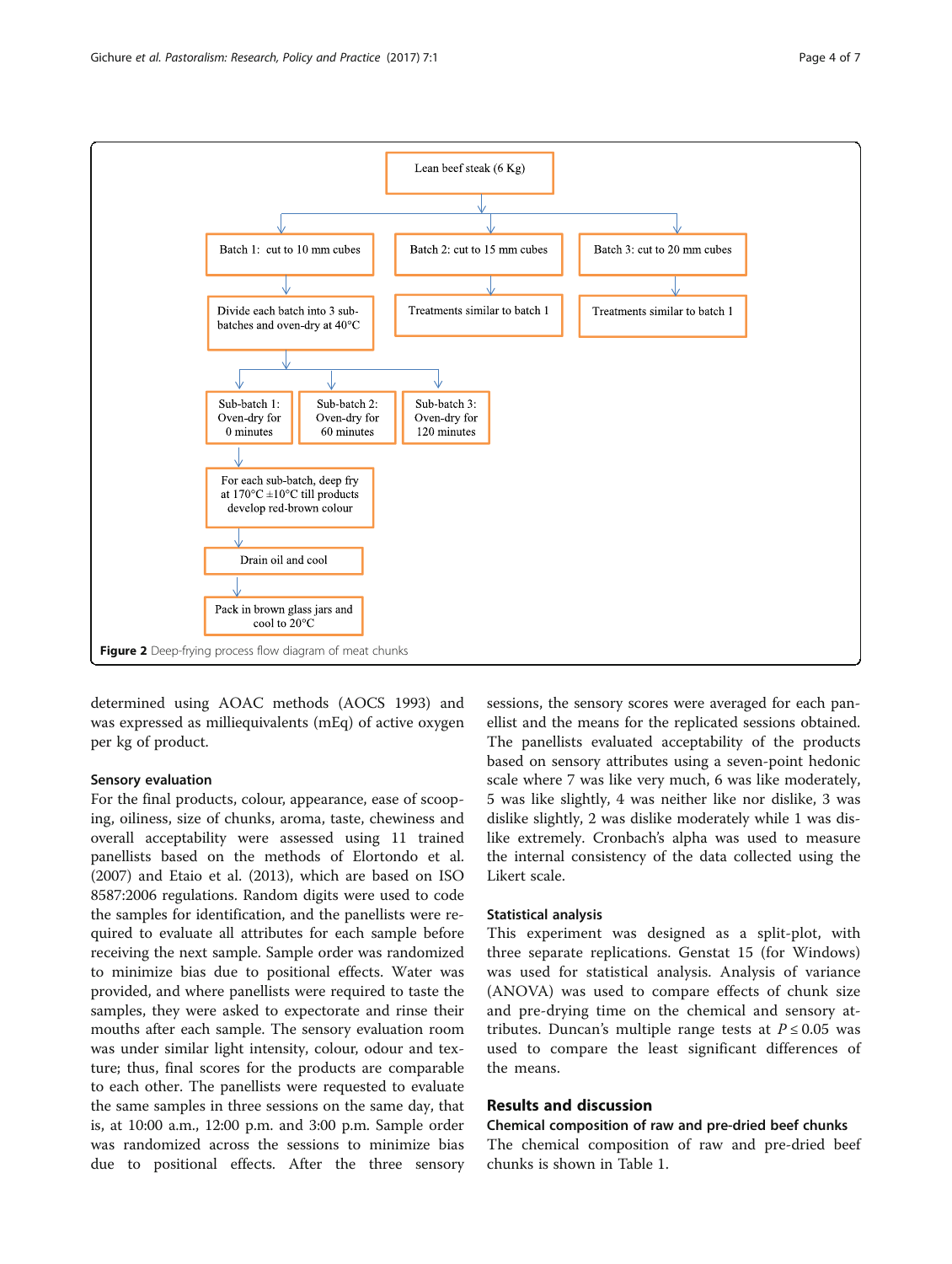| Size of chunks<br>(mm) | Pre-drying time Moisture (%)<br>(min) |                                                             | Lipids (%)      | Protein (%)                  | Fibre (%) |               | Total ash (%) Soluble carbohydrates (%) | Energy kcal/100 g |
|------------------------|---------------------------------------|-------------------------------------------------------------|-----------------|------------------------------|-----------|---------------|-----------------------------------------|-------------------|
| 10                     | $\Omega$                              | $78.7 + 6.5$ b                                              | $1.9 + 0.1c$    | $18.5 + 3.5a$ 0.1 + 0.1 a    |           | $0.6 + 0.1 a$ | $0.1 + 0.0 a$                           | $91.8 \pm 7.9 a$  |
| 10                     | 60                                    | $77.6 + 7.6$ ab                                             | $1.3 + 0.7$ ab  | $19.9 + 4.4$ a $0.1 + 0.1$ a |           | $1.0 + 0.7 a$ | $0.1 \pm 0.1$ a                         | $91.4 + 9.1 a$    |
| 10                     | 120                                   | $74.2 + 9.8$ a                                              | $1.2 + 0.7$ a   | $21.9 + 3.9a$ $0.2 + 0.1a$   |           | $1.2 + 0.2 a$ | $1.3 + 0.6 h$                           | $103.6 + 8.8$ a   |
| 15                     | $\Omega$                              | $78.7 + 6.5$ b                                              | $1.9 \pm 0.2$ c | $18.5 + 3.5a$ 0.1 + 0.1 a    |           | $0.6 + 0.1 a$ | $0.1 \pm 0.1$ a                         | $91.8 \pm 7.9 a$  |
| 15                     | 60                                    | $76.3 + 6.0$ ab $2.1 + 0.4$ d                               |                 | $19.5 + 3.9a$ 0.2 + 0.1 a    |           | $1.0 + 0.1 a$ | $1.0 + 0.3$ b                           | $101.0 + 26.0$ a  |
| 15                     | 120                                   | $75.9 + 5.8$ ab $1.3 + 1.0$ ab                              |                 | $20.7 + 4.2a$ 0.1 + 0.1 a    |           | $1.1 + 0.5$ a | $1.0 + 0.1 h$                           | $105.8 + 8.8$ a   |
| 20                     | $\Omega$                              | $78.7 + 6.5$ b                                              | $1.9 + 0.2c$    | $18.5 + 3.5a$ 0.1 + 0.1 a    |           | $0.6 + 0.1 a$ | $0.1 \pm 0.1$ a                         | $91.8 + 7.9 a$    |
| 20                     | 60                                    | $77.1 + 8.5$ ab $1.4 + 0.5$ b                               |                 | $20.3 + 5.0a$ $0.2 + 0.1a$   |           | $1.0 + 0.3$ a | $0.1 + 0.1$ a                           | $93.9 + 6.2 a$    |
| 20                     | 120                                   | $76.6 + 8.5$ ab $1.3 + 0.4$ ab $19.9 + 4.3$ a $0.2 + 0.1$ a |                 |                              |           | $1.1 + 0.1 a$ | $1.0 + 0.4 h$                           | $95.1 + 13.3$ a   |

<span id="page-4-0"></span>Table 1 Chemical composition of pre-dried beef chunks

Mean  $\pm$  standard deviation (N = 3 replicates). Means followed by the same letter are not significantly different from each other (P < 0.05)

Pre-drying reduced the water content significantly within the cuts for the drying times tested ( $P \le 0.05$ ). The percentage reduction in moisture content after drying decreased with increase in the size of the chunks, that is, from 4.5% in 10-mm cuts to 1.1% in 20-mm cuts. This resulted from the decrease in the surface area to volume ratio and the increased distance which the water had to traverse from the inner to the surface. Results also indicate a considerable loss in lipid content during pre-drying which was attributed to melting abstraction from the tissues and intramuscular fat. The protein, fibre and total ash showed a non-significant increase after pre-drying which was attributed to the fact that predrying increased the dry matter content of the chunks as moisture is lost.

# Chemical composition and peroxide value of deep-fried products

The chemical composition of the products after the deep-frying is shown in Table 2.

There was a significant decrease in moisture content with increase in pre-drying time  $(P \le 0.05)$ . However,

unlike in similar research on deep-fried foods, reduction in moisture content did not significantly ( $P \le 0.05$ ) translate to increase in lipid content as suggested by Saguy and Dana [\(2003\)](#page-6-0). Rather, other factors such as chunk size, chemical composition after pre-drying and the amount of oil that can be drained after deep-frying contributed more to the chemical composition of deep-fried beef which was in line with earlier studies (Ziaiifar, et al. [2008](#page-6-0); Vitrac et al. [2002](#page-6-0)). In addition, as reported by Aprajeeta and others ([2015](#page-6-0)), deep-frying brings up the drying kinetics of foods which may have caused the 20-mm chunks to develop mechanical stress and strain equilibrium inside the chunk matrix structure leading to non-uniform shrinkage. This increased porosity and cracking on the food surface, thereby increasing oil absorption and moisture loss in the final products.

Protein and total ash content reported an apparent increase after deep-frying especially for the 10- and 15-mm chunks. Deep-frying extracted the water thereby increasing dry matter of the final products. On a dry matter basis, the reduction in the fibre and

| <b>Table 2</b> Nutritional composition and peroxide values of pre-dried and deep-fried beef chunks |  |
|----------------------------------------------------------------------------------------------------|--|
|----------------------------------------------------------------------------------------------------|--|

| Size of chunks<br>(mm) | Pre-drying time<br>(min) | Moisture (%)                   | Lipids (%)                     | Proteins (%)     | Total ash (%)   | Soluble carbohydrates<br>(% ) | Energy<br>(kcal/100 g) | Peroxide value<br>(mEq/kg) |
|------------------------|--------------------------|--------------------------------|--------------------------------|------------------|-----------------|-------------------------------|------------------------|----------------------------|
| 10                     | $\mathbf{0}$             | $15.7 + 1.7$ bc $15.4 + 1.9$ e |                                | $65.4 + 5.2$ de  | $3.9 + 0.1 a$   | $1.0 + 0.4$ a                 | $404.2 + 20.4$ d       | $2.5 \pm 0.1$ c            |
| 10                     | 60                       | $14.9 + 3.6$ ab                | $14.0 + 2.1$ d                 | $65.1 + 6.4$ de  | $3.0.8 + 0.6$ a | $1.0 \pm 0.2$ a               | $394.9 \pm 36.2$ d     | $1.3 \pm 0.7$ b            |
| 10                     | 120                      | $14.2 + 2.3$ a                 | $11.8 + 1.2 h$                 | $63.7 + 5.7$ cd  | $3.8 + 1.2 a$   | $4.9 + 1.5$ d                 | $380.8 + 18.5c$        | $1.2 + 0.2 h$              |
| 15                     | $\mathbf{0}$             | $17.1 + 3.0$ d                 | $15.0 + 2.1$ e                 | $64.0 + 6.7$ cde | $3.9 + 0.9 a$   | $2.9 + 1.1c$                  | $375.7 \pm 40.3$ bc    | $1.3 + 0.7$ b              |
| 15                     | 60                       | $16.0 + 2.4c$                  | $10.8 + 1.7 a$                 | $65.3 + 6.0 e$   | $3.9 + 1.0a$    | $2.2 + 0.3$ bc                | $396.1 + 15.1$ d       | $0.8 + 0.7$ ab             |
| 15                     | 120                      | $14.1 + 3.6$ a                 | $12.0 + 1.5$ b                 | $66.5 + 9.3$ e   | $3.9 + 1.4a$    | $0.4 + 0.1 a$                 | $402.1 + 29.6$ d       | $0.5 + 0.1 a$              |
| 20                     | $\Omega$                 | $19.4 + 5.5$ e                 | $12.6 + 3.9$ bc $52.1 + 6.5$ a |                  | $3.8 + 2.0 a$   | $2.0 + 0.6 h$                 | $329.7 + 22.9 a$       | $3.7 + 1.8$ d              |
| 20                     | 60                       | $18.8 + 3.7 e$                 | $13.1 + 2.0c$                  | $60.2 + 4.2 h$   | $3.8 + 1.0a$    | $2.0 \pm 0.8$ b               | $367.9 + 15.2 h$       | $2.6 \pm 0.5$ c            |
| 20                     | 120                      | $14.6 + 3.1 a$                 | $14.1 + 2.0$ d                 | $62.7 + 7.7$ c   | $3.7 + 0.4$ a   | $0.5 + 0.6$ a                 | $379.9 + 43.8$ c       | $3.4 + 2.8$ d              |

Mean  $\pm$  standard deviation (N = 3 replicates). Means followed by the same letter are not significantly different from each other (P < 0.05)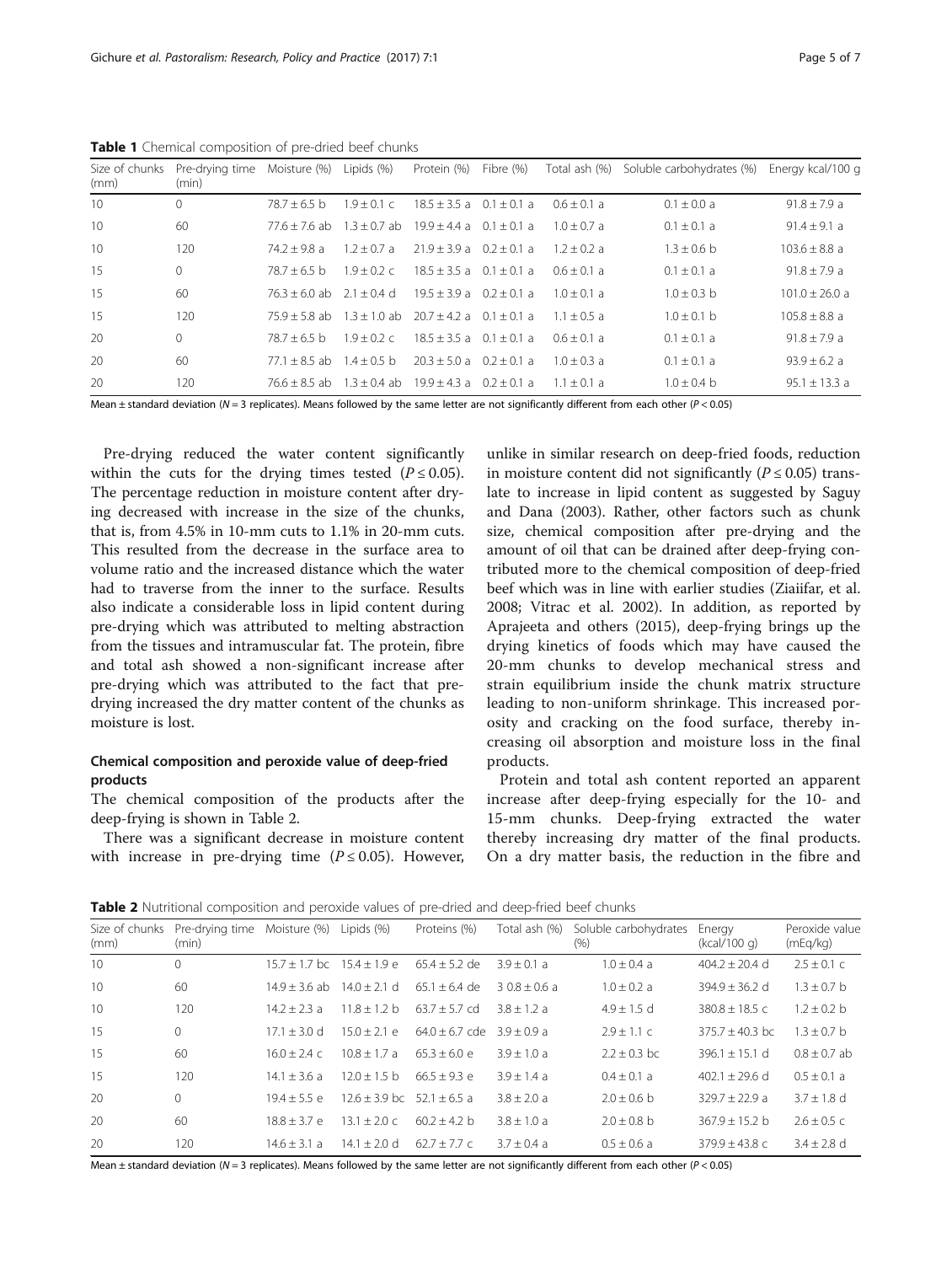soluble carbohydrate contents after deep-frying points out their possible decomposition at 170 °C. The fibre and soluble carbohydrates were further reduced as they take part in carbohydrate-protein interactive chemical reactions, mainly the Maillard reactions. The observed data do not bring out any particular trend in carbohydrate reduction signifying that these reactions use up the available carbohydrates.

Previous research by Dana and Saguy ([2006](#page-6-0)) show that pre-drying prior to deep-frying reduces the time required for deep-fry, reduces the fat/oil absorption of the products and reduces the rate of hydrolyses of deepfrying oil. In this study, oven-drying was done for two hours to mimic sun-drying in pastoral regions. Placing products on stainless steel sieves immediately after deep-frying to drain the deep-frying oil considerably reduced the lipid content of the products. Other studies have shown that draining the frying media immediately after deep-frying and before cooling considerably decreases the rate of oil reabsorption (Dana and Saguy [2006](#page-6-0)). Similarly, in an earlier similar study, we reported that deep-fried beef chunks cooled in deep-frying oil have fat content of 15.4% to 37.9% (Gichure et al. [2016](#page-6-0)) and the current results show a considerable reduction when oil is drained from products immediately after deep-frying.

Moisture loss and fat uptake during deep-frying have been reported to increase the oxidation, hydrolysis and polymerization reactions of the oil (Choe and Min [2007](#page-6-0)). In this study, peroxide values were used to measure the extent of oxidation during the deep-frying process. Results show that all products were acceptable with regard to peroxide value. Generally, pre-drying time significantly reduced the peroxide values ( $P \le 0.05$ ). This brings out the fact that pre-drying reduces moisture and lipids available for the oxidative reactions. Chunk size also significantly contributed to the rate of chemical reactions; 10-mm cubes had higher peroxide values when compared to 15-mm cubes. This points out the fact that larger surface area to volume ratio increases oxidative reactions. The peroxide values decrease to some point and then increase as reactions between lipids, carbohydrates and moisture become more evident as was the case of the larger (20 mm) chunks.

## Sensory characteristics of deep-fried products

The results of sensory evaluation of the deep-fried products are shown in Table 3. Internal consistency was within acceptable range as Cronbach's alphas ranged between 0.709 and 0.844. Based on a sevenpoint Likert scale, the 20-mm cubes that had not been pre-dried were most preferred (overall acceptability score of  $5.3 \pm 0.3$ ). The products scored highest on ease of scooping  $(5.5 \pm 0.5)$ , oiliness  $(5.4 \pm 0.7)$  and chunk size  $(5.4 \pm 0.6)$ .

Duncan's multiple range test at 5% significance level reveals that chunk size and pre-drying had no significant influence on products' sensory qualities apart from colour, appearance, size and chewiness attributes  $(P \le 0.05)$ . In addition, all products were acceptable with regard to all sensory attributes except the 10-mm chunks that had not been pre-dried as it scored less than 3.5 on chewiness. Larger chunks (20-mm cubes) were more preferred to smaller chunks (10-mm cubes). In terms of individual attributes, ease of scooping, oiliness, size and aroma were the most preferred attributes. This was in line with previous studies (Adegoke and Falade [2005;](#page-6-0) Troy and Kerry [2010\)](#page-6-0). This study shows acceptable scores for all attributes apart from texture (chewiness). Fibre, soluble carbohydrate and protein interactive

**Table 3** Mean score of the sensory attributes of the products

| (mm)            | Size of cut Pre-drying<br>period (min) | Colour                       | Appearance                    | Ease of<br>scooping | Oiliness    | Size of cut Aroma                                                                    |             | Taste       | Chewiness                                                                                                         | Overall<br>acceptability | Mean<br>score |
|-----------------|----------------------------------------|------------------------------|-------------------------------|---------------------|-------------|--------------------------------------------------------------------------------------|-------------|-------------|-------------------------------------------------------------------------------------------------------------------|--------------------------|---------------|
| 10 <sup>1</sup> | $\Omega$                               | $4.5 + 0.5$ a                | $4.5 + 0.3$ a                 |                     |             | $5.9 + 0.2$ a $5.8 + 0.4$ a $5.3 + 0.5$ ab $4.9 + 1.0$ a $4.9 + 0.3$ a $3.3 + 0.5$ a |             |             |                                                                                                                   | $4.6 + 0.3 a$            | $4.9 \pm 0.2$ |
| 10              | 60                                     | $4.3 + 0.3 a$                | $4.3 + 0.5$ a                 |                     |             |                                                                                      |             |             | $5.9 \pm 0.1$ a $5.7 \pm 0.4$ a $5.1 \pm 0.2$ ab $4.8 \pm 0.7$ a $4.9 \pm 0.4$ a $3.8 \pm 0.9$ ab $4.6 \pm 0.6$ a |                          | $4.8 \pm 0.2$ |
| 10 <sup>1</sup> | 120                                    | $4.3 + 0.1 a$                | $3.9 + 0.2 a$                 |                     |             |                                                                                      |             |             | $5.5 + 0.5$ a $5.5 + 0.8$ a $4.7 + 0.1$ a $4.7 + 0.4$ a $4.9 + 0.8$ a $3.9 + 1.1$ ab $4.7 + 0.3$ a                |                          | $4.7 + 0.3$   |
| 15              | $\mathbf{0}$                           | $4.9 + 0.3 a$                | $4.7 + 0.1$ ab                |                     |             | $5.3 + 0.2$ a $5.2 + 0.6$ a $5.0 + 0.5$ ab $5.0 + 0.3$ a $5.2 + 0.6$ a $4.4 + 0.2$ b |             |             |                                                                                                                   | $4.9 + 0.5$ a            | $5.0 + 0.5$   |
| 15              | 60                                     | $4.9 + 0.4 a$                | $4.5 + 1.0a$                  |                     |             |                                                                                      |             |             | $5.4 + 0.6$ a $5.3 + 0.2$ a $5.6 + 0.6$ ab $5.1 + 0.6$ a $5.2 + 0.3$ a $4.2 + 0.4$ ab $4.9 + 0.3$ a               |                          | $5.0 \pm 0.3$ |
| 15              | 120                                    | $4.8 + 0.3 a$                | $4.5 + 0.2 a$                 |                     |             |                                                                                      |             |             | $5.7 + 0.3$ a $5.3 + 0.1$ a $5.8 + 0.3$ ab $5.1 + 0.4$ a $5.0 + 0.7$ a $3.7 + 0.6$ ab $4.8 + 0.4$ a               |                          | $5.0 + 0.1$   |
| 20              | $\Omega$                               | $6.1 + 0.6$ b                | $5.8 + 0.1$ b                 |                     |             | $5.5 + 0.4$ a $5.7 + 0.3$ a $6.3 + 0.3$ b $5.0 + 0.4$ a $4.9 + 0.3$ a $3.5 + 0.5$ a  |             |             |                                                                                                                   | $4.6 + 0.3 a$            | $5.3 + 0.3$   |
| $20^{\circ}$    | 60                                     | $5.1 + 0.3$ ab $5.7 + 0.3$ b |                               |                     |             |                                                                                      |             |             | $5.3 + 0.3$ a $5.4 + 0.1$ a $5.6 + 0.3$ ab $5.4 + 0.1$ a $4.7 + 0.3$ a $4.3 + 0.3$ b                              | $4.7 + 0.2 a$            | $5.1 \pm 0.1$ |
| 20              | 120                                    |                              | $5.1 + 0.1$ ab $5.1 + 0.2$ ab |                     |             |                                                                                      |             |             | $5.3 + 0.2$ a $5.1 + 0.3$ a $5.4 + 0.3$ ab $5.6 + 0.2$ a $4.6 + 0.4$ a $4.6 + 0.3$ b                              | $4.8 + 0.6 a$            | $5.1 + 0.8$   |
| Mean            |                                        | $4.9 + 0.6$                  | $4.8 + 0.8$                   | $5.5 + 0.5$         | $5.4 + 0.7$ | $5.4 + 0.6$                                                                          | $5.1 + 0.7$ | $4.9 + 0.6$ | $4.0 + 0.6$                                                                                                       | $4.7 + 0.6$              |               |

Mean  $\pm$  SD (N = 3 replicates). Reliability of the Likert scale (Cronbach's alpha): colour = 0.712, appearance = 0.709, ease of scooping = 0.827, oiliness = 0.719, size of cuts = 0.751, aroma = 0.809, taste = 0.718, chewiness = 0.844, overall acceptability = 0.730. Means followed by the same letter are not significantly different from each other ( $P \le 0.05$ )